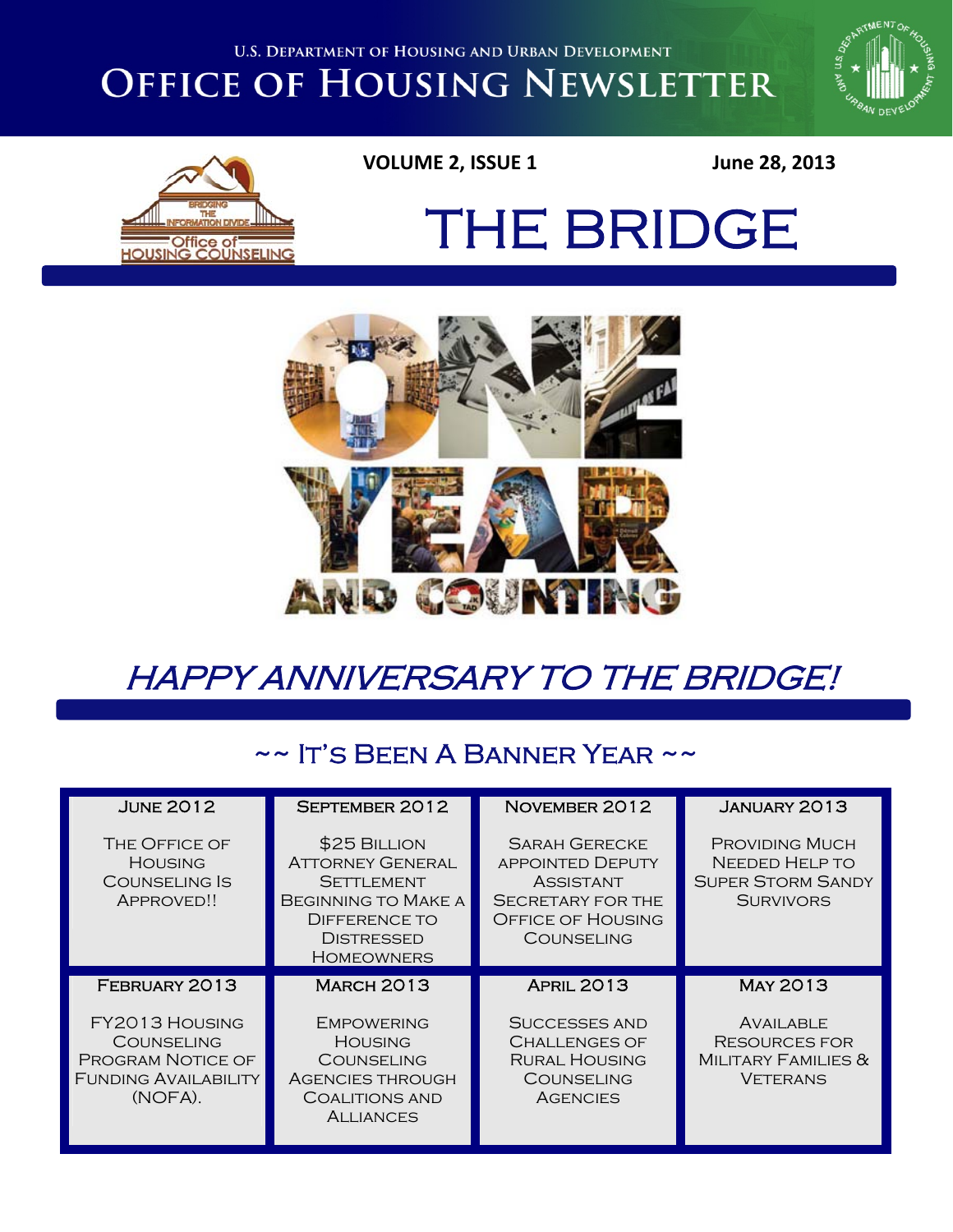### **BREAKING NEWS!**

#### **HUD Awards \$40 Million in Housing Counseling Grants**

On June 18, 2013, as part of its continuing effort to assist families and individuals with their housing needs and to prevent future foreclosures, the U.S. Department of Housing and Urban Development (HUD) announced more than \$40 million in housing counseling grants to 334 national, regional and local organizations. As a result of these grants and the additional funding they leverage, more than 1.6 million households will have a greater opportunity to find housing, make more informed housing choices, or keep their current homes. Read the entire [press release including the list of awardees.](http://portal.hud.gov/hudportal/HUD?src=/press/press_releases_media_advisories/2013/HUDNo.13-094)

# **Housing Counseling Rocks with State Housing Finance Agencies!**



### **State HFAs Are Vital to Meeting Affordable Housing Needs of Local Residents**

State Housing Finance Agencies (HFAs) are state-chartered authorities established to help meet the affordable housing needs of residents in their respective states. According to the National Council of State Housing Agencies (NCSHA), most HFAs are independent entities that operate under the direction of a board of directors appointed by each state's governor.

HFAs administer a wide range of affordable housing and community development programs primarily through state and federal funding. The federal authorized programs are:

- **[Housing Bonds](http://www.ncsha.org/advocacy-issues/home)**‐ State and local governments sell taxexempt Housing Bonds, commonly known as Mortgage Revenue Bonds (MRBs) and Multifamily Housing Bonds to finance low-cost mortgages for lower income first-time homebuyers or the production of affordable apartments.
- **Housing Credit**‐ Low Income Housing Tax Credit (LIHTC) encourages the construction and rehabilitation of affordable apartments by offering owners a credit against tax liability for 10 years.
- **HOME Investment Partnerships** ‐ A federal block grant providing states and localities with a flexible funding source to meet their diverse affordable housing needs.

The success of HFAs has provided affordable mortgages to 2.6 million first time homebuyers through the Mortgage Revenue Bonds (MRB) program. HFAs have also financed 2.9 million low and moderate income apartments, including 1.9 million apartments using the Housing Credit.



### **Distance Doesn't Matter when it Comes to Serving Clients**

Access to counseling can be a huge obstacle for a large, rural state like South Dakota. Encompassing 77,123 square miles, South Dakota ranks 16th in size among the 50 states and averages ten people per square mile. If a housing counselor goes from the east side of the state to the western border, the counselor would travel approximately 415 miles. A road trip between the northern and southern borders covers approximately 250 miles.

To increase the impact housing counseling has in the state, the South Dakota Housing Development Authority (SDHDA) contracts with HUD certified non-profits across the state to deliver services. Even with counselors spread out, it is not uncommon to travel two or three hours to reach clients. New options such as Skype, along with online and telephone counseling are also used to serve isolated areas.

Since 1998 when SDHDA began administering HUD counseling program funding, their subgrantees have grown to eight agencies including:

- 1. Consumer Credit Counseling of the Black Hills,
- 2. Consumer Credit Counseling Lutheran Social Services,
- 3. Inter-Lakes Community Action Partnership,
- 4. James Valley Housing,
- 5. NeighborWorks® Dakota Home Resources,
- 6. Northeast SD Community Action Partnership,
- 7. Sioux Empire Housing Partnership, and
- 8. Teton Coalition, Inc.

*(continued on page 4)*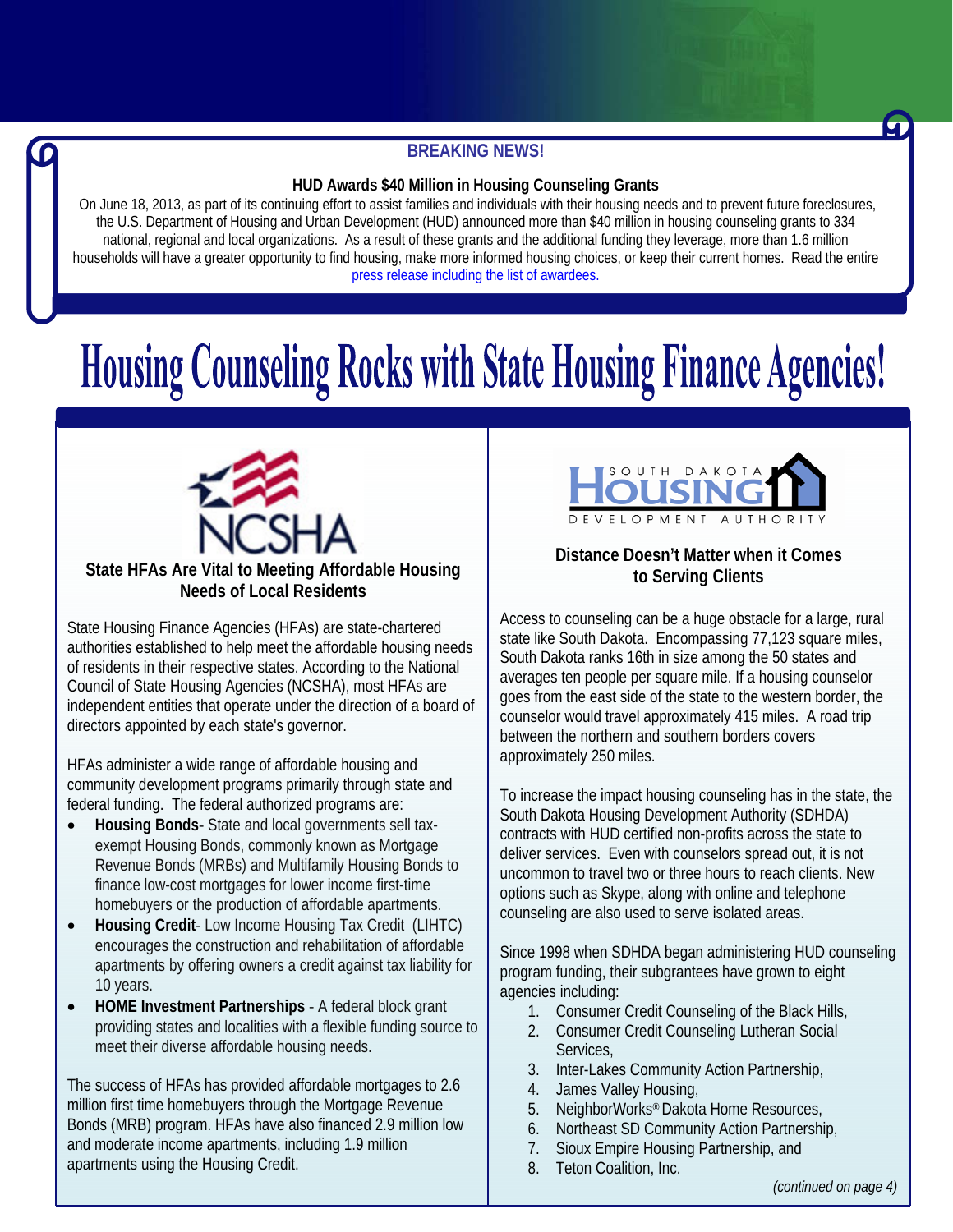

**Sarah Gerecke**  *Deputy Assistant Secretary Office of Housing* 

Greetings,

This month marks the one-year anniversary of *The Bridge* newsletter! What a great milestone, connecting our housing counseling stakeholders with key information and resources. Working together, we continue to improve the housing of millions of people across the country who turn to HUD-approved housing counseling agencies for critical guidance and support. Thank you for all of your editorial contributions, suggestions, and constructive feedback. We hear you and will continue to provide relevant topics to build bridges that connect families to programs and benefits that meet their housing needs.

This edition of *The Bridge* features State Housing Finance Agencies (HFAs) and their commitment to housing counseling, first time homebuyers, and foreclosure prevention efforts. HFAs offer non-traditional mortgage lending that benefits homebuyers and homeowners – something that is exceedingly rare and incredibly valuable right now. They administer federal funds to local jurisdictions and HUD-approved housing counseling agencies to provide services throughout our states.

In this issue, the South Dakota Housing Development Authority (SDHDA), the North Carolina Housing Finance Agency (NCHFA), and the Maryland Department of Housing and Community Development (DHCD) share examples of their successful housing and foreclosure prevention programs that are helping residents in their respective states.

Some of your questions regarding the status of the counselor certification process and what to expect during performance reviews are addressed in the "Inquiring Minds Want to Know" section. And excerpts from HUD Secretary Shaun Donovan's written testimony to the Senate Committee on Appropriations provide insight on the proposed 2014 budget for housing counseling.

For National Homeownership Month, HUD Deputy Secretary Maurice Jones reflects on ways to promote responsible and sustainable homeownership to rebuild the middle class.

As we celebrate the one-year anniversary of *The Bridge*, special thanks go to the Editorial Board (listed on page 10), under the vision and leadership of editor-in-chief Emelda Johnson Kennerly. The entire editorial team works with all of our stakeholders to present timely and relevant topics that 'bridge the information divide.'

*~Sarah*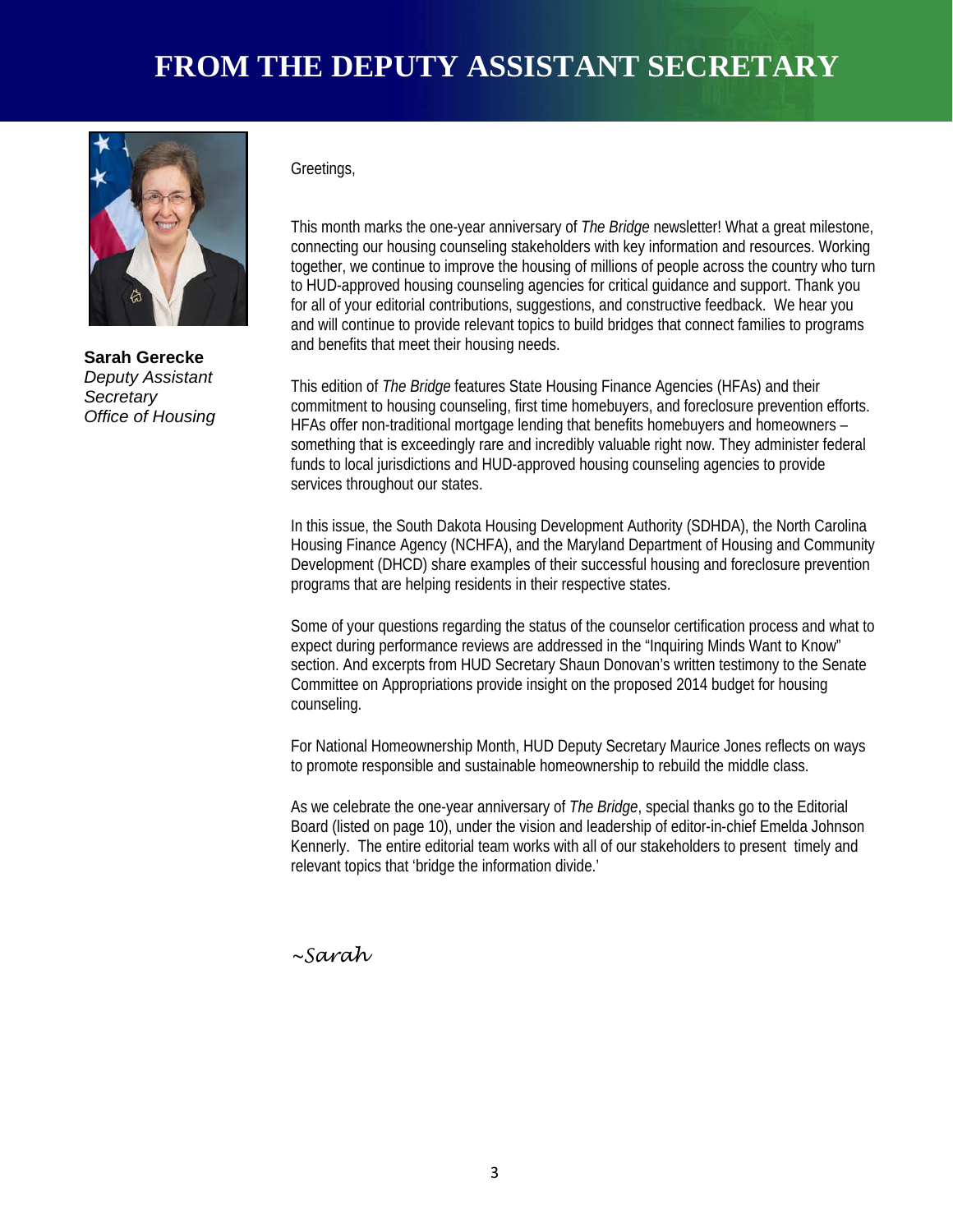### **HOUSING COUNSELING ROCKS**

#### *(continued from page 2)*

These subgrantees collectively provide all types of HUD housing counseling services. SDHDA seeks funding each year to support their efforts and to provide assistance with counselor certification. Successful funding from the National Mortgage Settlement Funds will provide counselor certification plus homebuyer education in the coming years.



#### **HERO for Homebuyer Education**

The need for homebuyer education was addressed by SDHDA's Board of Commissioners in 2001 by creating and funding a separate 501(c) (3) affiliate: Homeownership Education Resource Organization (HERO). HERO also contracts with non-profits – many are HUD subgrantees – to deliver homebuyer education. This partnership makes it possible for SDHDA to combine funding sources and provide maximum counseling and education services to South Dakotans.

For example, funding from the National Foreclosure Mitigation Counseling (NFMC) program has been used to cover the extensive foreclosure and default counseling since 2008. With funds pooled from different sources, SDHDA's subgrantees have stretched counseling and education dollars through some difficult funding challenges while expanding outreach into non-traditional areas with referrals from the state penitentiaries, Youth and Family Services, Behavior Management, Job Corps, and community reservation services. SDHDA's subgrantees provide counseling and education services to over 4,300 clients annually.

"There are so many advantages to agencies working together across the state in a combined effort," said HERO Coordinator Mary Stewart. "The most important are consistency in delivery of services, cross referrals to maximize services, accurate and monitored reporting and secured funding. Agencies can return their effort toward delivering services while we apply efforts towards growth and impact of counseling services. There was a time when distance was a hindrance, but not in our world of technology; we're as close as your fingertips."

To learn more about HERO and housing counseling in South Dakota, contact HERO Coordinator Mary Stewart at 1.800.540.4241 or visit http://www.sdhda.org/.

### Maryland Mortgage Program

#### **Maryland Mortgage Program Provides Options and Incentives for First-Time Homebuyers**

The Maryland Department of Housing and Community Development's (DHCD), Community Development Administration (CDA), is the housing finance agency for the state. CDA administers the Maryland Mortgage Program (MMP), which offers a variety of low-interest, fixed-rate mortgage loan options with downpayment and closing cost assistance for first-time homebuyers.

Participating homebuyers are eligible for downpayment and closing cost assistance through the Downpayment and Settlement Expense Loan Program (DSELP). These funds can be combined with other Maryland Mortgage Programs including partner match opportunities like 'House Keys 4 Employees' and the Builder/Developer Incentive Program.

The Maryland Mortgage Program also offers other homeownership initiatives like the Maryland Homefront Program, designed for veterans and military families with special downpayment incentives.

In addition, the Save-a-Home Loan Program includes incentives for eligible buyers of any non-DHCD-owned, foreclosed, or short sale property in a non-targeted area, including \$6,500 in DSELP assistance. Other special offers on foreclosed properties owned by DHCD are available through the Department's Real Estate Owned Program and First Look Maryland.

For more information on the Maryland Mortgage Program, especially details on income and purchase price limits, visit http://www.mmprogram.org

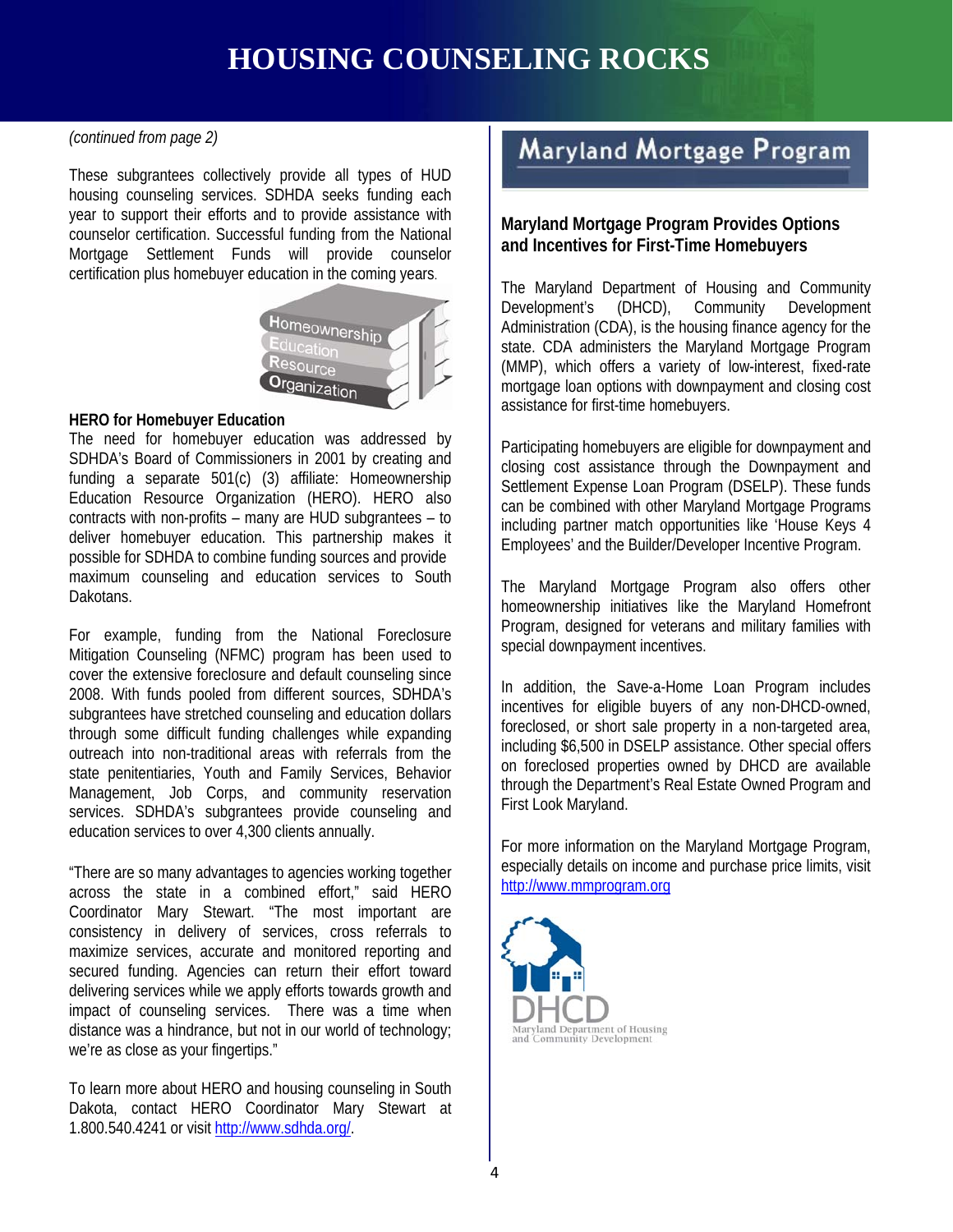### **INQUIRING MINDS WANT TO KNOW**

**What is the Status of Developing and Implementing a Counselor Certification Program?** Lorraine Griscavage-Frisbee Deputy Director, Division of Capacity Building

and Outreach, HUD



One of the hot topics in the housing counseling industry today is housing counselor certification. The Dodd-Frank Wall Street Reform and Consumer Protection Act mandates that housing counselors demonstrate, by written examination, competence to provide counseling in each of the following areas:

- (A) Financial management.
- (B) Property maintenance.
- (C) Responsibilities of homeownership and tenancy.
- (D) Fair housing laws and requirements.
- (E) Housing affordability.
- (F) Avoidance of, and responses to, rental and mortgage delinquency and avoidance of eviction and mortgage default.

In order to implement housing counselor certification, HUD's Office of Housing Counseling (OHC) must first revise the Housing Counseling Code of Federal Regulations, 24 C.F.R. 214. Steps for this process require OHC to develop a proposed rule, obtain Departmental and Office of Management and Budget clearance, and then issue the proposed rule for public comment.

Next, OHC must evaluate all comments and issue a final rule. Housing counselors will have one year to comply with the certification process after the final rule is published. As you can see there are many steps to this process and the proposed rule is still in the clearance stage. We hope to have the proposed rule published in the next few months.

As part of the President's FY2014 proposed budget, the Department is requesting a legislative change that would permit some flexibility such as substituting experience for the training requirements.

In the meantime, housing counselors are encouraged to educate themselves on the Dodd-Frank competency topics. FY2013 HUD Housing Counseling Training NOFA grantees, NeighborWorks® America and National Community Reinvestment Coalition, as well as other reputable national and regional training providers, plan to offer training on Dodd-Frank.

#### **How Will HUD Conduct Performance Reviews and How Often Will they Occur?**

Cheryl W. Appline, MBA, Director of Oversight & Accountability, Office of Oversight & Accountability, HUD



HUD's review of counseling agency performance is critical to ensuring quality housing counseling to the consumer. Like every other aspect of the housing counseling program, the Office of Housing Counseling is looking for ways to improve the effectiveness and efficiency of the performance review process. We hope to share some of our ideas for improvement in the near future.

Until then, HUD will be performing reviews based on our existing templates. Staff will receive training on reviews over the next few months in order to standardize our approach and share best practices.

HUD regularly monitors the work of HUD-approved counseling agencies through performance reviews that can be conducted onsite, remotely, or a combination of both. According to *Final Rule 214.203 and Housing Counseling Handbook 7610.1, Rev.5,* HUD may conduct periodic performance reviews for all agencies participating in the HUD Housing Counseling Program. Basic steps in the review process include:

- 1. The HUD Point of Contact (POC) communicates with the agency by telephone and/or email to schedule the review.
- 2. Once a schedule is established, HUD sends a confirmation letter that outlines the information/ documentation the agency should have available for the review.
- 3. Upon arrival at the agency, HUD conducts an entrance interview with head staff and counselors to discuss the purpose of the review.
- 4. After the entrance interview, HUD conducts a review of client and grant files.
- 5. Upon completion of the review, HUD holds an exit interview with the agency head to discuss any deficiencies, answer questions, and explore training opportunities/necessities.
- 6. Usually within 30 to 45 days, HUD will forward a letter/ report to the agency with the results.
- 7. If there are any deficiencies, the agency must respond to the letter within 30 days, and correct the deficiencies within 90 days.
- 8. HUD Form 9910, which is on HUD's web site, will be used for all reviews.

For intermediaries, OHC performs reviews of a random sample of sub-grantees and affiliates. Mayer Hoffman McCann conducts the financial reviews of the intermediaries, which serve as one of the identifiers in determining their risk.

We welcome your comments and questions about the review process. You may send your suggestions to: housing.counseling@hud.gov.

5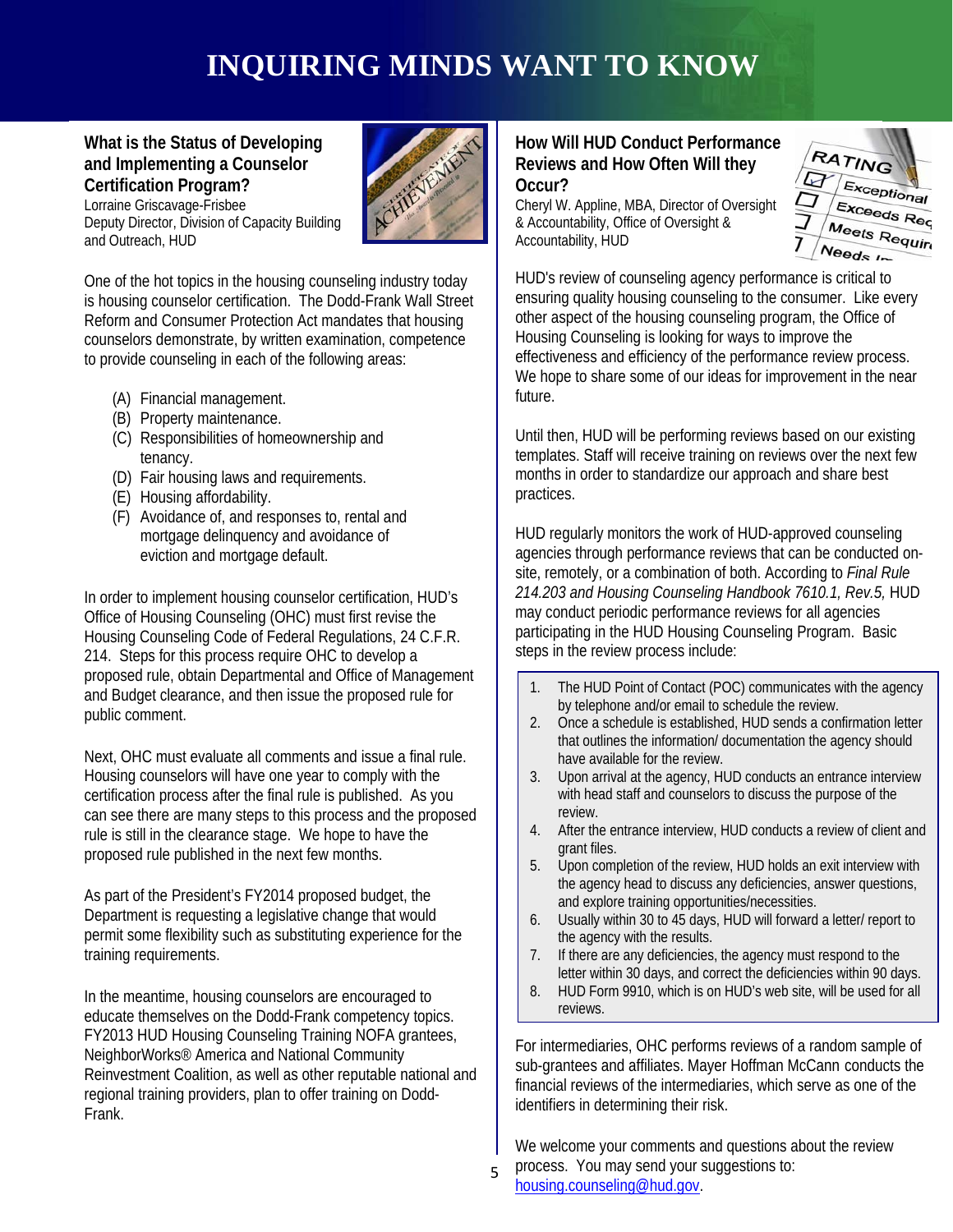### **INQUIRING MINDS WANT TO KNOW**

**How Much Has HUD Proposed for Housing Counseling in the President's 2014 Budget?**  HUD Secretary Shaun Donovan Written Testimony on 'FY 2014 Budget Request**'**



The Department's Budget for fiscal year 2014 follows the roadmap the President has laid out for jumpstarting our economy through educating, innovating, and building – by targeting our investments to the families and geographies that need them the most, and putting America back to work.

In 2014, HUD is requesting \$55 million in Housing Counseling Assistance, to improve access to quality affordable housing, expand homeownership opportunities, and preserve homeownership, all of which are especially critical in today's economic climate. With this funding, HUD estimates that 2,650 HUD-approved counseling agencies employing an estimated 8,000 newly certified housing counselors, will assist a total of 2.5 million renters and owners.

HUD-approved counselors help clients learn about purchasing or refinancing a home; rental housing options; reverse mortgages for seniors; foreclosure prevention; loss mitigation; preventing evictions and homelessness; and moving from homelessness to a more stable housing situation. In 2012, 2,410 HUD-Approved Housing Counseling agencies, with grant funds from HUD and other funding sources, assisted over 1.9 million renters and owners.

HUD's new Office of Housing Counseling has several initiatives to ensure borrowers have access to all rights and remedies afforded to them to stay in their homes. HUD has worked closely with interested states to determine effective ways in which funds from the National Mortgage Servicing Settlement can be used to expand housing counseling resources, resulting in more than \$300 million in settlement funds committed to housing counseling or legal services for affected borrowers.

HUD-approved housing counseling agencies continue to provide foreclosure prevention services, reaching 774,000 families in fiscal year 2012. In addition, FHA is exploring ways to further integrate housing counseling into its loss mitigation program, offering distressed FHA borrowers additional resources with which to assess their options and make decisions appropriate to their situation.

#### **Will We Ever Rebuild the Middle Class and the American Dream?**

HUD Deputy Secretary Maurice Jones

June is Homeownership Month, a time to celebrate something that's central to this thing we call 'the American Dream.' As our nation continues to recover from the housing crisis, we also must reflect on ways to



promote responsible and sustainable homeownership.

Perhaps then it's only right that the theme of this Homeownership Month is *Rebuilding the Middle-Class.*  Today, the housing market is on the rebound with home sales on the increase and foreclosures on the decline. Homebuilders are back to building homes and creating jobs for working Americans and thanks to rising home prices this year, nearly 2 million more families are no longer under water. The market's recovery is in large part, due to the swift and bold action taken by the Obama administration. In the past four years, millions of people facing foreclosure are still their homes.

Despite all this progress, our work is not finished. We still have a long way to go to ensure that every distressed homeowner gets help and every qualified buyer is treated fairly. Too many responsible families who want to buy are still being locked out of market and the middle class. While many homeowners can now take advantage of today's low interest rates and refinance their mortgages (even if they're under water), many others can't.

Homeowners with a Fannie Mae, Freddie Mac or an FHAinsured mortgage have that option to lower their monthly mortgage costs but there are homeowners with private mortgages that don't have that opportunity and continue to be locked out. That's why the President is urging the Congress to act on a plan to extend this opportunity to ALL responsible homeowners, allowing them a chance to save approximately \$3000 a year!

Read Secretary Donovan's full testimony.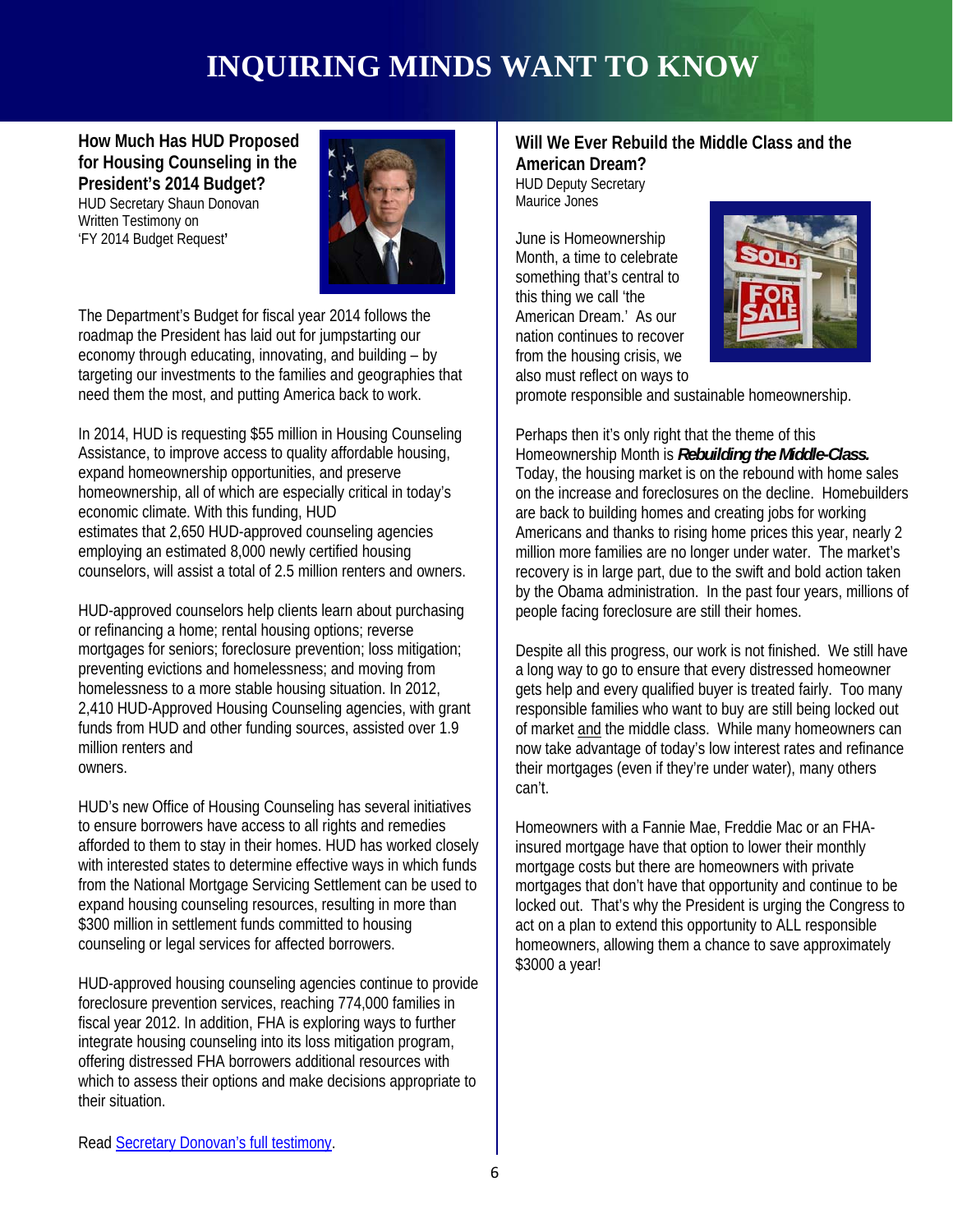### **OUT AND ABOUT AROUND THE NATION**

#### **ALABAMA**

**Bailey Family: Stepping Up to a New Neighborhood** 



The Alabama Housing Finance Authority's (AHFA) Step-Up mortgage program helped **the Bailey family**—David, Laura, and sons Conner and Matthew—afford to purchase a home of their own in a quiet neighborhood near their sons' school. The Step Up program is designed specifically for moderate-income homebuyers who can afford a mortgage, but need help with the down payment. This assistance was significant to the Baileys, as their savings fell short of the required down payment.

The Baileys are so glad that David's mother, a Realtor, knew about the program and recommended it to them. "We love our new home and the neighborhood. We spent lots of time enjoying our patio and backyard this summer," said Laura.

Step Up's down payment funds are secured by a 10-year second mortgage and are combined with a 30-year, fixed-rate first mortgage. Since the loans are serviced by AHFA, homeowners have only one check to write each month. Program participants must complete a homebuyer education course to qualify.

Visit Alabama Housing Finance Authority for more information.

### **OKLAHOMA**

**Phung: "They fixed it up to look new."** 



**Phung Tran** feels incredibly lucky to have the home she's always wanted. In the corner of her living room stands a *hoa mai* tree. In Phung's native country of Vietnam, the delicate yellow flowers symbolize good luck.

Right in the middle of the housing crisis in the fall of 2009, the home Phung Tran had signed a contract to purchase went into foreclosure. Since the lender would not agree to make the needed repairs, certain rules prohibited the home from being purchased through the Oklahoma Housing Finance Agency's (OHFA) Section 8 Housing Choice Voucher Homeownership Program.

However, OHFA Homeownership Specialist Ryland Moore referred Phung to Neighborhood Housing Services (NHS). It was determined that through the Neighborhood Stabilization Program, NHS could purchase the home, make the repairs, and in turn sell it to Phung at an affordable price. NHS would also provide her with a zero-interest mortgage and \$6,000 in down payment assistance.

Although the repairs took nearly a year, it was worth the wait. "They fixed it up to look new," Phung said. Phung's home was the very first property completed by NHS using NSP funds. The goal of the NSP is to stabilize communities that have suffered from foreclosures and abandonment by buying and repairing foreclosed and abandoned homes and residential properties.

Phung enjoys the beauty and size of her new home. Her large living room even provides her with enough space for her to exercise by walking or running laps around the room. Sharing in her joy is her older brother Cuong Tran. Since Phung does not speak English very well, Cuong was there every step of the way to translate important conversations and complicated paperwork during the homebuying process. It makes Cuong feel good to have helped his sister get her twobedroom, one-bathroom house.

Visit Oklahoma Housing Finance Agency for more information.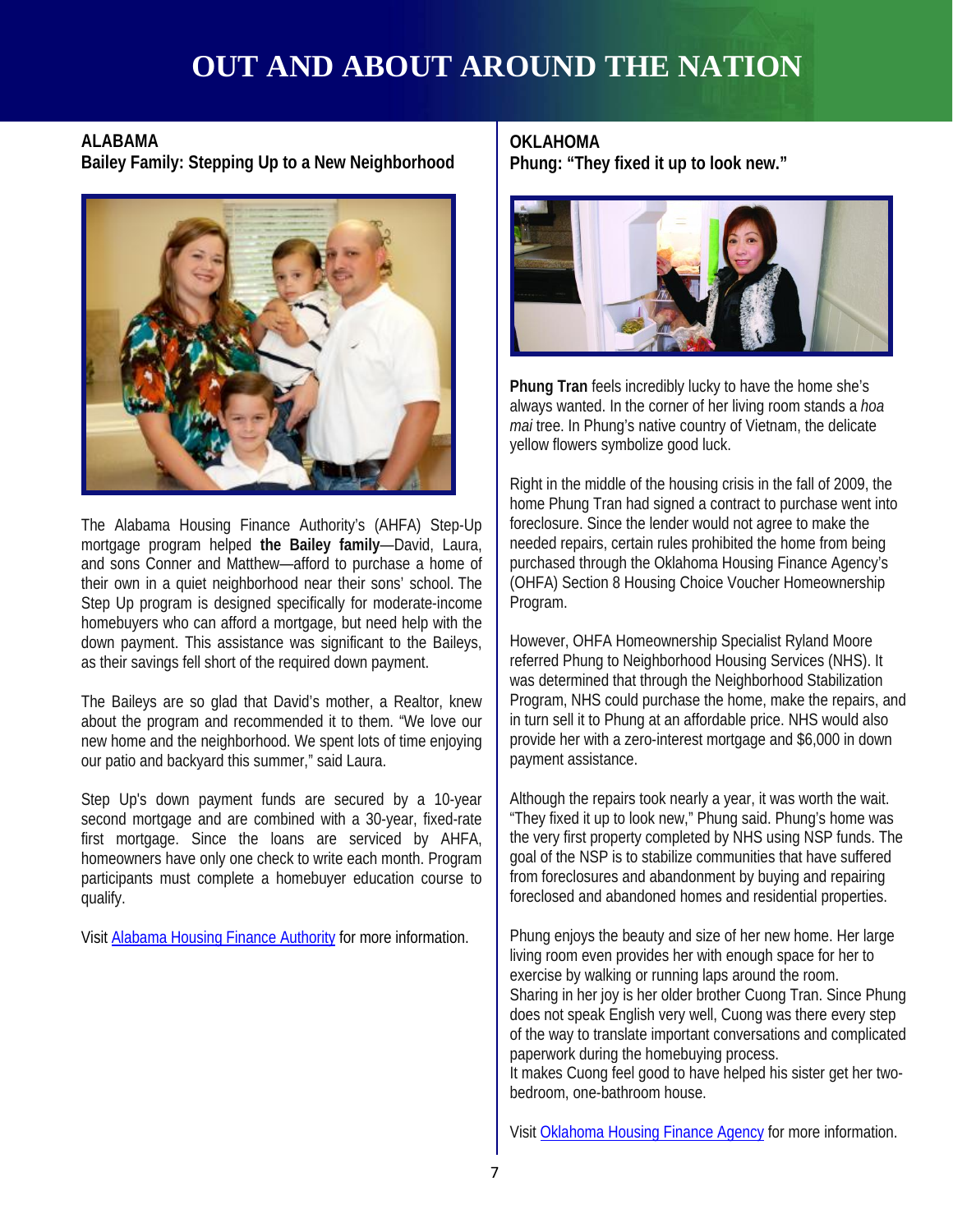### **OUT AND ABOUT AROUND THE NATION**



North Carolina **Housing Finance Agency** Financing North Carolina's Future

#### **Saving Homes with the N.C. Foreclosure Prevention Fund**

**Keir D. Morton-Manley, Team Leader North Carolina Housing Finance Agency** 

The mission of the North Carolina Housing Finance Agency (NCHFA) is to create affordable housing opportunities for North Carolinians whose needs are not met by the market. NCHFA offers a number of programs for homebuyers, homeowners, renters, and people with special needs.

As one of 18 'Hardest Hit states and the District of Columbia,' North Carolina received foreclosure prevention funds from the U.S. Treasury's 'Hardest Hit Fund' to develop locally-tailored programs to assist struggling homeowners in their communities. NCHFA administers these resources through the N.C. Foreclosure Prevention Fund, which pays the mortgage for unemployed workers while they complete job training in a new field or seek new employment.

Keir Morton-Manley, NCHFA Team Leader said, "Over the last 5 years or so, we have ramped up our programs for foreclosure prevention and borrowers in distress. Our increased level of involvement was a substantial change for the Agency. We had been awarded HUD housing counseling grants in the past, which in turn were subgranted to local counseling agencies to fund comprehensive housing counseling. We created a small foreclosure prevention loan program from state funds. Now, we are involved in five foreclosure prevention initiatives, that provide loans and resources to support counseling by HUD-approved agencies, and they've had quite an impact."

The N.C. Foreclosure Prevention Fund provides assistance at no cost to homeowners in two forms:

- 1. Zero-interest, deferred loan of up to \$36,000, paying mortgage and related costs for up to 36 months while the homeowner completes job training or looks for work. If the owner continues to live in the home for at least 10 years, the loan is considered satisfied and no repayment is required.
- 2. Zero-interest loan up to \$30,000 to pay off a second mortgage. This can help homeowners who find new jobs at reduced incomes by reducing their total monthly payment to an affordable level.

Homeowners do not need to be behind on their mortgage payments to apply for assistance. They can apply for the N.C. Foreclosure Prevention Fund through one of 40 participating HUD-approved counseling agencies statewide.

So far, more than 12,000 homeowners have received loans. Of the 5,500 who have completed assistance, more than 95 percent of homeowners are still in their homes. In all, more than 22,000 North Carolinians have avoided foreclosure because of assistance from the NC Foreclosure Prevention Fund and the State Home Foreclosure Prevention Project.

Visit www.nchfa.com for more information on their housing programs and www.ncforeclosureprevention.gov/ for the N.C. Foreclosure Prevention Fund.

#### **NORTH CAROLINA**

**Tate Family: "Through hard work and dedication, anything is possible."** 



**Tai Tate** was a single mother with two daughters struggling to find affordable housing in a safe, decent neighborhood when someone told her about Cape Fear Habitat for Humanity in southeastern North Carolina. The North Carolina Housing Finance Agency helps low-income buyers get into Habitat for Humanity homes around the state by providing financing through its Self-Help Loan Pool, using federal HOME funds, which is combined with the Habitat's financing to lower the mortgage payments.

"I always dreamed of being a homeowner, but I never knew how attainable it was," says Tai. "I truly feel indebted … for the opportunity to provide safe affordable housing for my children in a wonderful neighborhood that feels like a family."

Tai says her gratitude extends beyond owning her own home to include the opportunity she was given to participate in the building process.

"This experience has empowered me as a young single mother, and set an example for my girls, showing them that through hard work and dedication, anything is possible."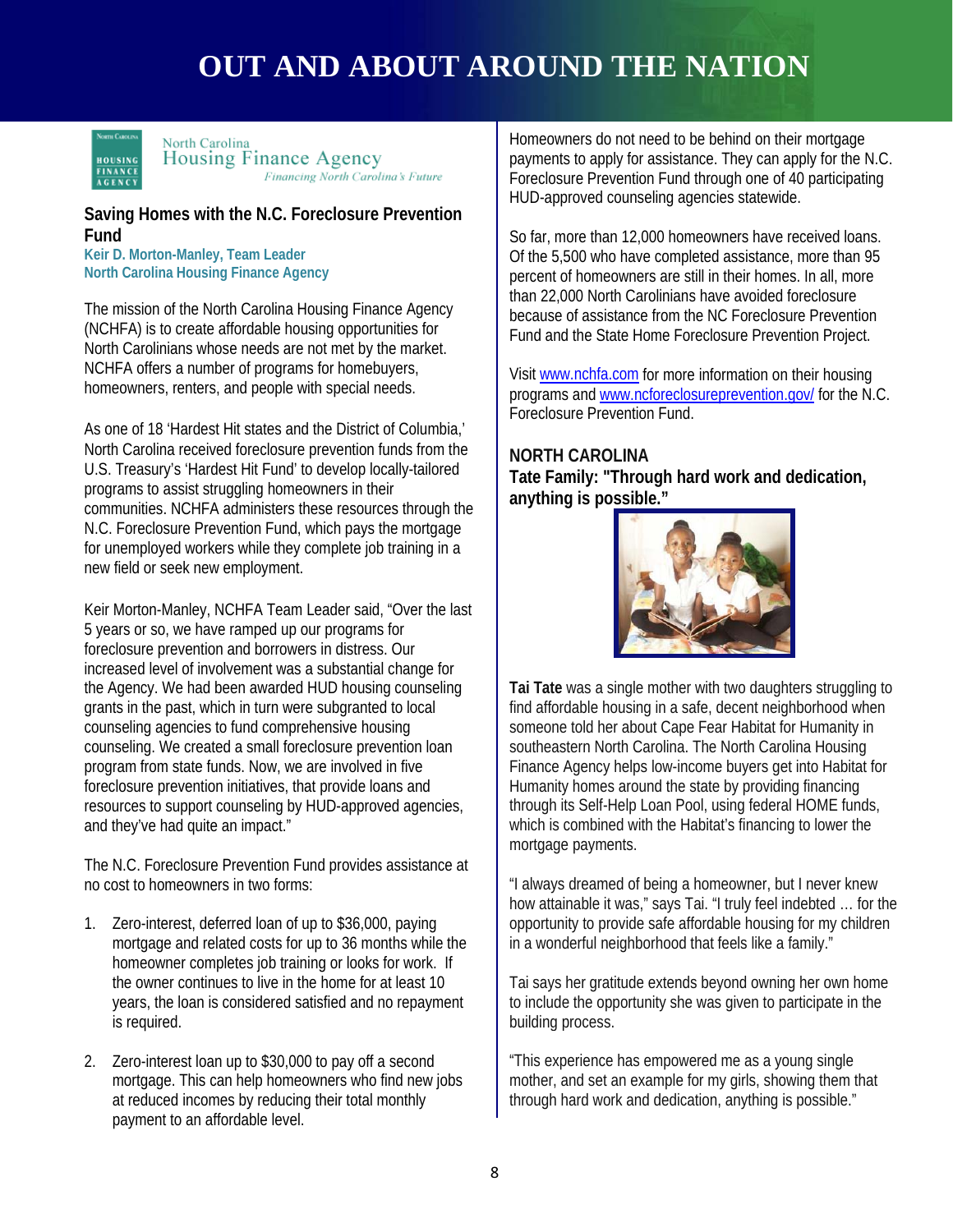### **CHAMPIONS OF SERVICE**



**Trevor Bruton** is a certified housing and consumer credit counselor at Consumer Credit Counseling Service of the Black Hills (CCCS/BH). CCCS's mission is to help improve the financial stability of individuals in South Dakota communities through counseling and education.

Trevor brings more than 3 years of experience in the field and over 6 years of experience in customer service and sales to his role as housing counselor. He has a Bachelor's degree in Communications.

Trevor has helped several families resolve their mortgage issues during his time with CCCS. There was one particular appointment that brought a special sense of gratification. The client was in a very stressful situation, as her husband was in the hospital with an illness. During this time, they had also fallen behind on their mortgage payments. The client expressed that her husband had always handled their finances and she did not have an abundance of knowledge on managing the bills. She was learning 'on the fly' and needed lots of help to resolve the mortgage problems and maintain their household.

When she came in for the initial counseling session, Trevor informed her of all the information she needed to gather. He advised her on how to go through previous bills and bank statements to complete a thorough budget. He also explained why the budget was so important in determining what type of mortgage payment they could actually afford. They also discussed gathering the household income verification documents and how the loan modification process works. The homeowner was experiencing much of this for the very first time and was very appreciative of Trevor's assistance during this tough period for her family.

Currently, the client and her husband have submitted all their loan modification paperwork and are awaiting approval. Trevor was sure to stress the importance of staying in touch with her point of contact at the mortgage company. She has been receiving constant updates on the status of her file thus far. This has relieved a great deal of stress knowing their options and that assistance may be just around the corner.

CCCS/BH provides housing counseling for all of Western South Dakota, consisting of 17 counties. Counseling services include Mortgage Counseling/Foreclosure Prevention, Rental Delinquency Counseling, Pre-Purchase Assessments, and Reviewing of Refinance Options.

In addition to counseling services, CCCS provides the nationally recognized Home Buyer Educational program, 'Make Your Move…Guide to Home Ownership.' The program was developed by CCCS/BH and is approved by HUD, SD Housing Development Authority, Rural Development, Veterans Administration, CDFI's, as well as many local banks, and credit unions.

Trevor's wife Jacqui is a Technical Sergeant in the US Air Force. She recently returned home from a 6-month deployment in Afghanistan. They have two children, Demarius and Kellen, ages 5 and 2.

#### **Congratulations Trevor, we honor you as a Champion of Service!**



Please se<mark>nd your nominations by the 20th of each month to: [thebridge@hud.gov](mailto:thebridge@hud.gov).</mark> *THE BRIDGE* **is pleased to recognize Champions of Service who have provided exemplary service in the Housing Counseling arena, inside and outside of HUD. Nominations of persons both inside and outside of HUD are welcomed.**